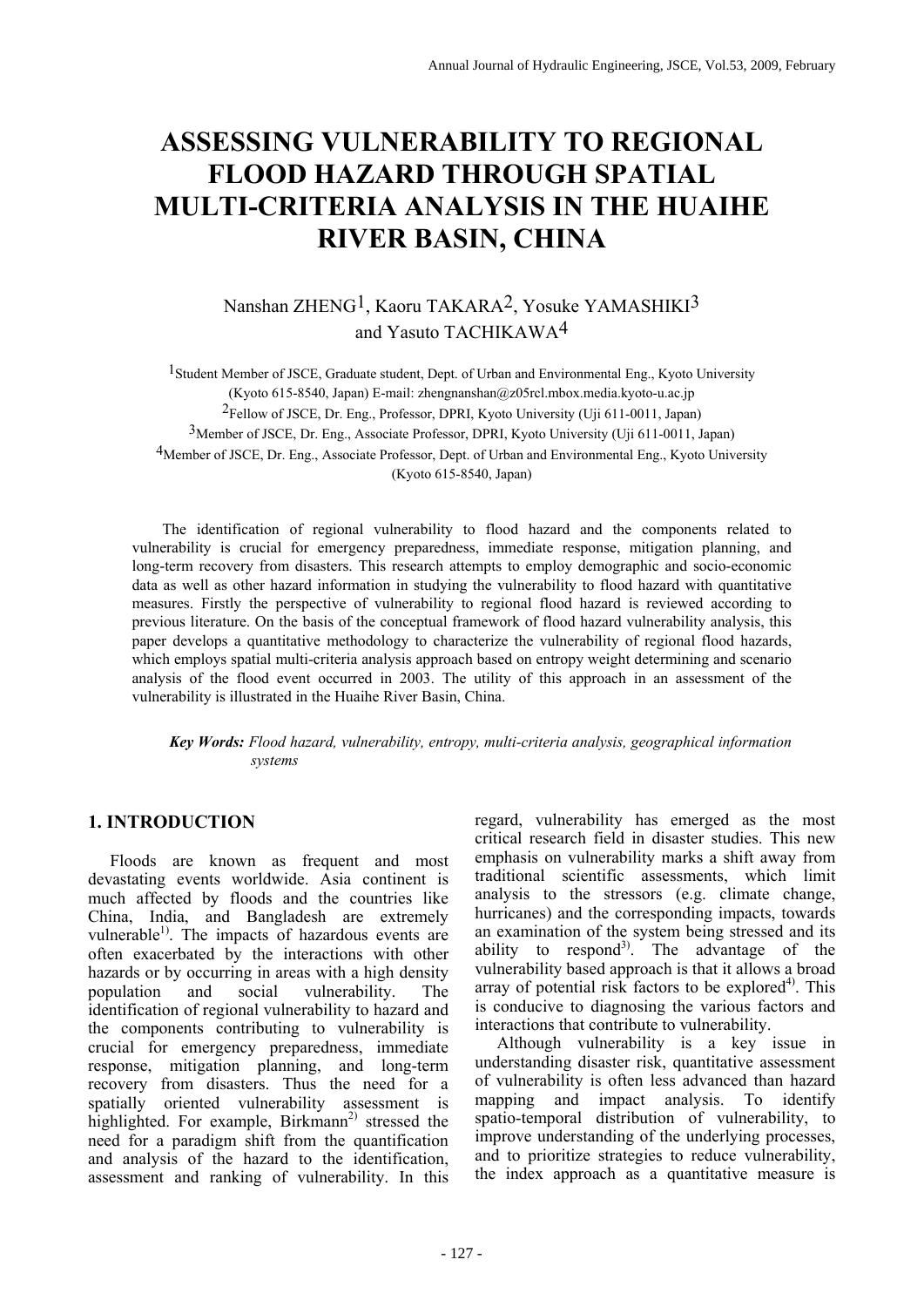potentially useful. Some previous studies illustrate the composite index approach to measure vulnerability<sup>5, 6)</sup>

While the index approach aggregates a broad range of potential factors that may contribute to vulnerability, the relative importance of indicator generally has not been considered in part due to a lack of knowledge regarding their relationships and contributions of factors. The components are summed and rescaled to estimate vulnerability. Actually to create an integrated index of vulnerability with the application of index approach, it is significant to deal with the weight determining of indicator.

Large scale flooding due to heavy rainfall and drainage congestion has been regularly experienced in the Huaihe River basin, China. The summer dominant rainfall, special topographic and socio-economic conditions make the region highly vulnerable to flooding. Taking the Huaihe River basin as case study, the main objective of this research is to put forth a methodology for assessing vulnerability to regional flood hazard.

# **2. METHODOLOGY**

## **(1) The perspective of vulnerability**

Vulnerability is a concept that evolved out of the social science and was introduced as a response to the purely hazard-oriented perception of disaster risk in the 1970s. In the literature of vulnerability, although there are different views on vulnerability from different experts and examples of methods for vulnerability analysis that have been developed by institutions and researchers, vulnerability is often viewed as an intrinsic characteristic of a system or element $2,7,8$ )

In recent years, many interdisciplinary researches have begun to explore the vulnerability for addressing vulnerable people and regions. The concept of vulnerability has been continuously broadened towards a more comprehensive framework encompassing exposure, susceptibility, coping capacity and adaptive capacity or resilience, as well as focusing on different contexts, such as physical, social, economic, environmental and institutional vulnerability.

This research of vulnerability assessment traces its roots to Cutter $9$  who introduced a conceptual model of locality's vulnerability to hazards. It is hypothesized that the social and biophysical elements interpenetrate and shape the overall vulnerability, which is represented by the combination of biophysical and social vulnerability (**Fig. 1**). Biophysical vulnerability relies upon hydro-geological conditions, and social vulnerability depends on socio-economic characteristics. It should be noted that eco-environmental vulnerability is not taken into

consideration in this study. However the previous studies always laid emphasis on social vulnerability.

To employ the indicator-based approach, vulnerability is conceptualized as a function of exposure to a stressor, susceptibility to associated impacts, and the ability of a system to adapt to the stressor's impacts<sup>7,10)</sup>. In other words, three determinants of vulnerability can be identified, which are exposure, susceptibility and resilience. According to analysis of the actual conditions in the Huaihe River basin, China, for the whole basin as a management zone, the national disaster mitigation policy can be thought as the same, and the households have similar awareness because the frequent flood disaster occurs. Noticeably it is necessary to consider data availability for indicator selection in developing country. Therefore both actual conditions and data availability in the Huaihe River basin form a fundamental assumption that ten kinds of indicators are the most significant factors of vulnerability to regional flood hazard (**Fig. 1**), which are population density, land use, GDP per capita, dependents and inequality, income of farmer, income of employment, social expenditures, household savings, hospital beds of 10k people, and institutional preparedness.

Although flood prevention standard indicates the level of flood prevention, in China to some extent it also can be used to reflect the level of institutional preparedness. Thus flood prevention standard is selected to represent the institutional preparedness. Because in the Huaihe River basin the agriculture is dominant, the percentage of farmland is to reflect the land use. Furthermore, enrollment rate is selected to represent the dependents and inequality.

## (**2**)**Vulnerability assessment methodology**

The study objective is to develop a quantitative approach for assessing vulnerability that enables combining some variables influencing vulnerability. In which, mathematical quantification of heterogeneous indicators enables the representation of their interrelations, and different indicators can be incorporated in one assessment context.



**Fig. 1** The conceptual framework of vulnerability analysis for regional flood hazard.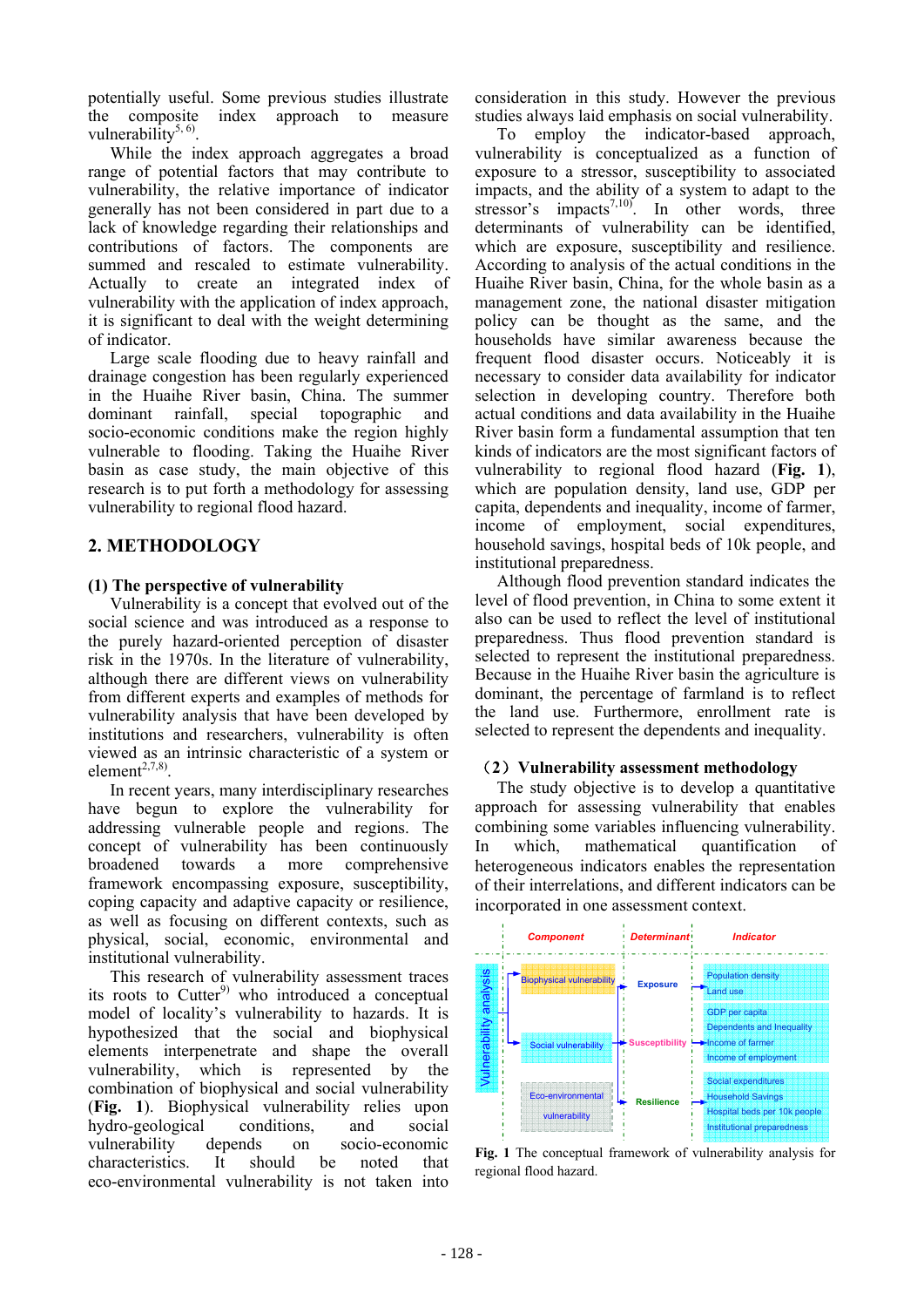As mentioned in the introduction, composite index approach is selected to measure vulnerability, which is based on the conceptual framework developed in this study.

Constructing a vulnerability index from a suite of indicators raises several problems in the aggregation of these selected indicators, including weight determining and model structure. In this paper, multi-criteria analysis method is employed for the construction of model, and entropy-based weight determining approach is used to supply objective indicator weights. More details are illustrated in Section 4.

# **3. DESCRIPTIONS OF STUDY AREA AND DATA AVAILABILITY**

The Huaihe River basin  $(HRB)^{11}$  is situated in eastern China, which is one of the seven major river basins in China (**Fig. 2**). Geographically, it is located between the latitude 31°N-36°N and longitude 112°E -121°E, covering an area of 270,000km2 . This study area is composed of four provinces, which are Jiangsu, Shandong, Anhui and Henan. HRB is composed of two water systems, one is the Huaihe River to the south of the old Yellow River and the other is the Yishusi River to the north. The Huaihe River originates from the Tongbo Mountain, and flows into the Yangtze River with the length of approximately 1000 km. The elevation usually is from 2 m to 200 m.

Climatologically, it lies in the warm semi-humid monsoon region. Precipitation mainly occurs in the period from May to October. Because of anomalies of the Meiyu front during the rainy season influenced by the South Asian monsoon, and the unique topography, the basin has been known for its frequent disasters. Moreover, this region is populous with the population density of 623 capita per km<sup>2</sup> in 2003, at the same time the total population reached 168 million, accounting for 13% of the nation's population. And there is 17% of the country's cultivated land<sup>12)</sup>.

Obviously it is significant to study vulnerability to flooding for preparedness strategy making and governance. This paper takes a typical flood event occurred in the year 2003 as a case, the relevant data such as demographical census, socio-economic data in the year 2003 are collected or generated from the census yearbooks of Jiangsu, Shandong, Anhui and Henan Provinces. In this study, 186 counties and cities have been selected as assessment units. The land use data is generated by the MODIS Vegetation Index composite imagery data obtained in 2003. Meanwhile for larger area, the biographical vulnerability is identified by remote sensing data processing according to scenario analysis of flood event occurred in 2003 (Fig.  $3$ )<sup>13)</sup>.



**Fig. 2** The Huaihe River basin, China. The upper map shows its location in China. In the bottom figure, main rivers, lakes and districts are shown.



**Fig. 3** The biophysical vulnerability to flood hazard in the Huaihe River basin, China, 2003.

# **4. VULNERABILITY ASSESSMENT THROUGH SPATIAL MULTI-CRITERIA ANALYSIS**

In this section social vulnerability metric by translating a framework of vulnerability analysis into a mathematical expression is presented. A numerical weighting scheme is applied.<br>Multi-criteria analysis model<sup>14)</sup> is receiving Multi-criteria analysis model<sup>14)</sup> is receiving increasing attention in dealing with complex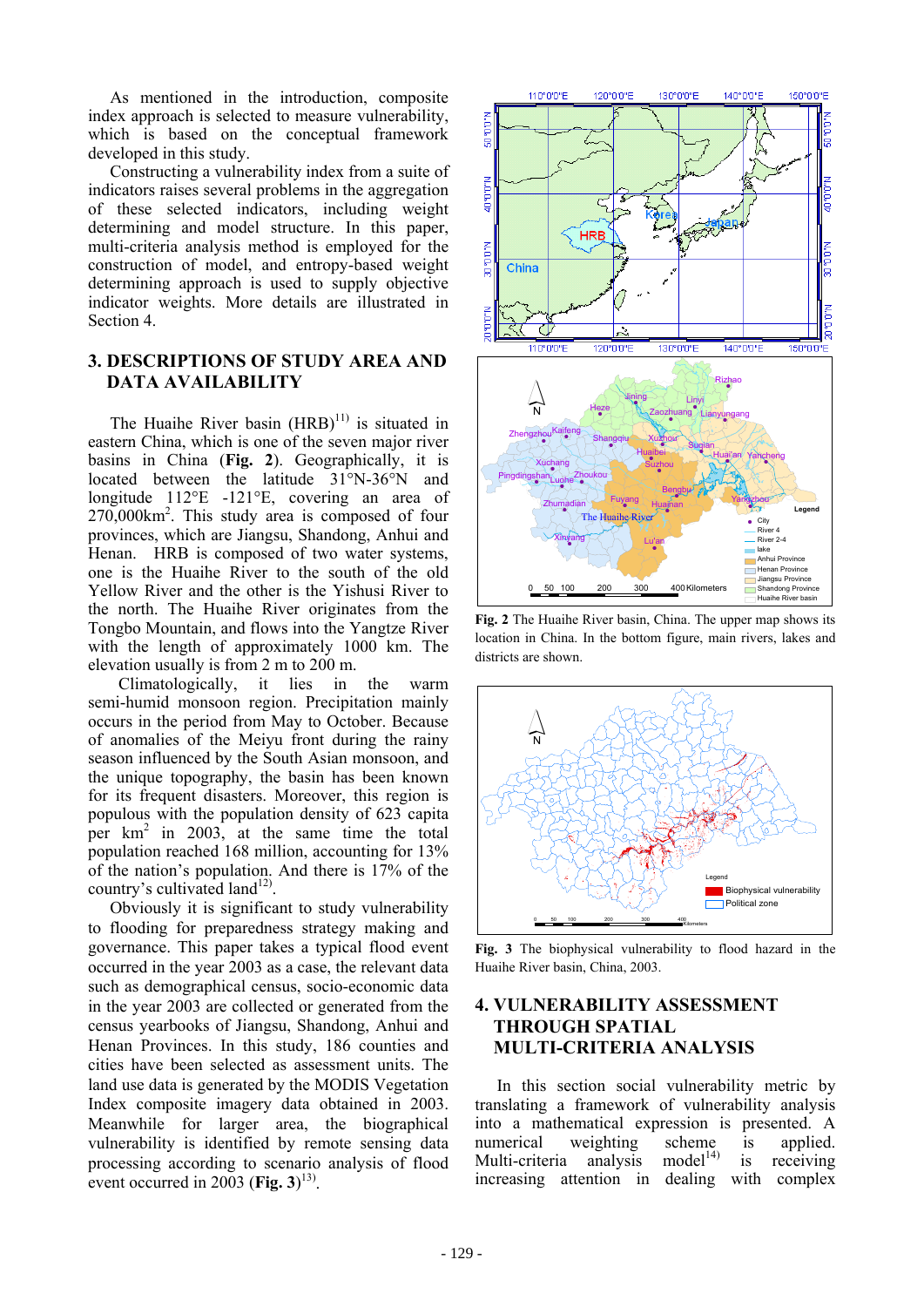problems. It was introduced to GIS science in a variety of applications using different calculation methods. In essence, a multi-criteria method creates summary evaluation scores for each decision alternative based on their combined performance in the multiple criteria. Suppose there are *n* indicators ( $n = 10$ , see Fig. 1) and *m* assessment units ( $m = 186$ , see Fig. 3), the original indicator data  $X$  is expressed as following Eq. (1).

$$
X = \begin{bmatrix} x_{11} & x_{12} & \cdots & x_{1n} \\ x_{21} & x_{22} & \cdots & x_{2n} \\ \vdots & \vdots & \cdots & \vdots \\ x_{m1} & x_{m2} & \cdots & x_{mn} \end{bmatrix}
$$
 (1)

For dealing with quantitative measure of social vulnerability, the method used is an additive model, in which a vulnerability index is calculated based on a set of indicators (Eq. (2)).

$$
VI(i) = \sum_{j=1}^{n} w_j \times V(x_{ij})
$$
 (2)

where  $VI(i)$  is the vulnerability index of the units *i*. *n* denotes the number of indicator,  $w_i$  is the relative weight of the indicator  $j$ . The weights have to be non-negative and sum up to 1.  $x_{ij}$  is the value of the indicator *j* for the units  $i(x_i -$ Population density,  $x_{i2}$  - Percentage of farmland,  $x_{i3}$  – GDP per capita,  $x_{i4}$  – Enrollment rate,  $x_{i5}$  – Income of farmer,  $x_{i6}$  – Income of employment,  $x_{i7}$  – Social expenditures,  $x_{i8}$  – Household savings,  $\hat{x}_{i9}$  – Hospital beds of 10k people, and  $\hat{x}_{i10}$  – Institutional preparedness).  $V(\bar{x}_{ij})$  stands for the representation of indicator normalization for  $x_{ii}$ .

## **(1) Measuring key indicators for vulnerability assessment**

To make spatial multi-criteria analysis possible, each vulnerability indicator is to be measured by its impact and converted into a normalized range from 0 (very low impact) to 1 (very high impact). The indicators may have different measurement scales (nominal, ordinal, interval and ratio). For standardizing indicators, a set of equations can be utilized to convert the original data to a range between 0 and 1. In terms of literature analysis, the contribution of individual indicator to vulnerability is better to be represented by a nonlinear function referring to risk analysis<sup>15)</sup>. In this study, S-shaped transform function<sup>16)</sup> is selected to convert the quantitative indicator according to the feature of vulnerability (Eq. (3)). Other percentage indicators are used directly. Moreover flood prevention standard  $(T_i)$  is selected to measure the institutional preparedness. Subjectively it is represented by flood prevention capacity of main river or city in assessment unit *i*. The function  $x_{in} = 1 - (T_1/100)$ is designed to quantify it while  $0 \le T_i \le 100$ , or else  $x_{i10} = \overline{0}$  while  $\overline{T}_i > 100$ . For example when  $T_i$  is 25-year return period, it is specified as 0.75.

$$
V(x) = \frac{1}{1 + e^{(ax(-x+b))}}
$$
 (3)

where *a* is used to determine the gradient of curve, and estimated by the fitting of independent variable  $(x)$  and dependent  $(V(x))$  according to S-shaped regression function (Eq.  $(3)$ ). *b* is specified by a mean (or median) value of indicator. This function just shows the indicator is positive in relation to vulnerability. Additionally, the unfavorable indicator can be converted by reverse S-shaped function  $(Eq. (4))$ .

$$
V(x) = 1 - \frac{1}{1 + e^{(ax(-x+b))}}
$$
 (4)

For example, the original data of GDP per capita in the Huaihe River basin, 2003 is shown in **Fig. 4**. In order to estimate the parameter *a* , some empirical information is considered because there is no a prior information about the relationship of indicator value and normalized value. It is assumed that the normalized value is higher while larger than 0.8 and it is lower while less than 0.2. Thus after sorting GDP per capita from minimum to maximum, the corresponding indicator value is obtained while the order in the sorted data series over total number *m* in study area is 0.8, 0.5 and 0.2 respectively. After fitting analysis<sup>16</sup>, the parameter  $a$  is estimated (**Fig. 5**). GDP per capita is converted by Eq. 4 (**Fig. 6**). To illustrate the assessment processes, some examples are listed in **Table 1**.



**Fig.** 4 The example of origional data (GDP per capita in 2003).



**Fig. 5** The normalization function for GDP per capita in 2003.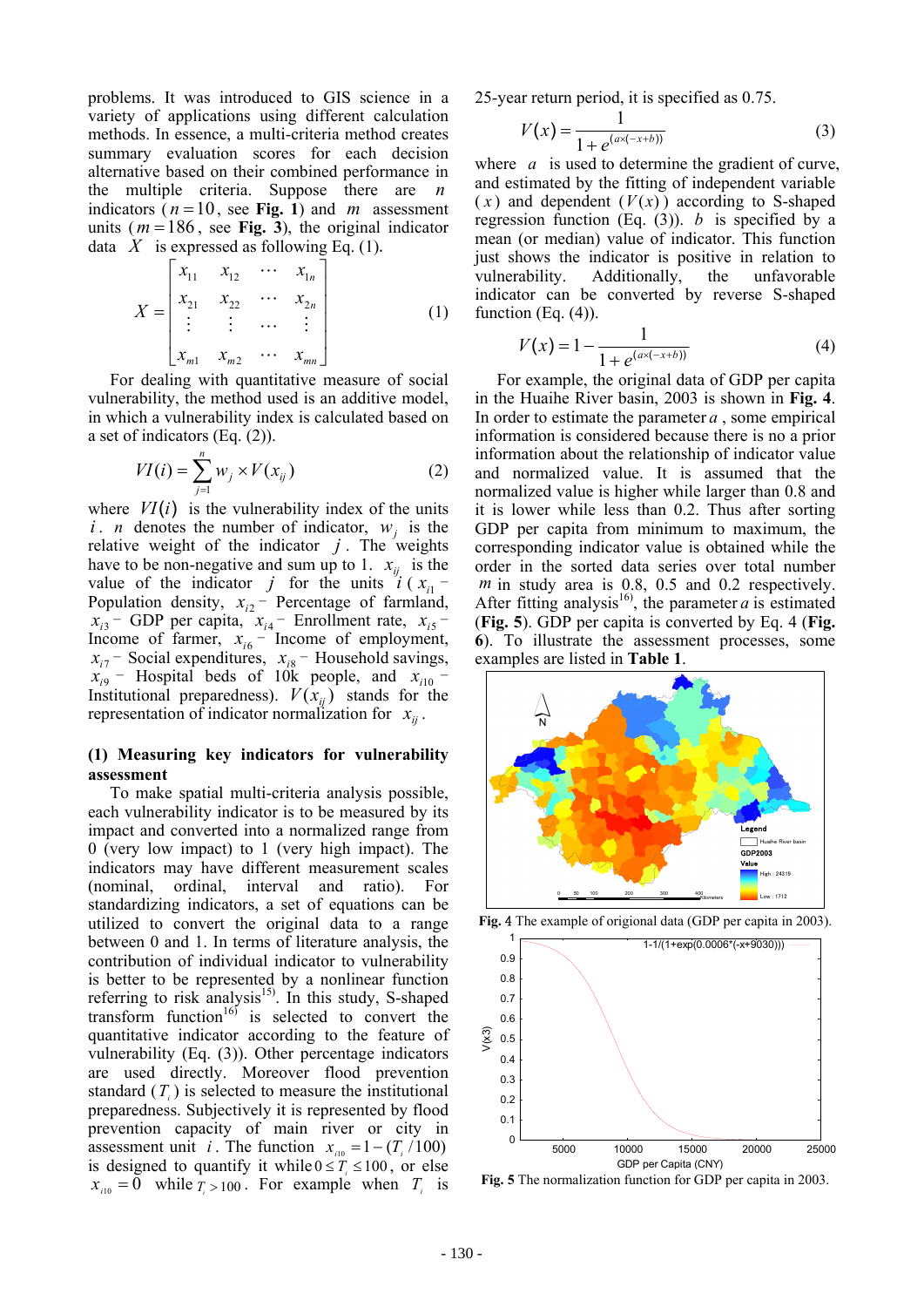**Table 1** The data used in the multi-criteria analysis (Examples from three assessment units)

| Indicator*<br>Unit No. |                | $x_{\bullet 1}$ | $x_{\bullet 2}$ | $x_{\bullet 3}$ | $x_{\bullet 4}$ | $x_{\bullet 5}$ | $x_{\bullet 6}$ | $x_{\bullet 7}$ | $x_{\bullet 8}$ | $x_{\bullet 9}$ | $x_{\bullet 10}$ |
|------------------------|----------------|-----------------|-----------------|-----------------|-----------------|-----------------|-----------------|-----------------|-----------------|-----------------|------------------|
|                        | $x_{1\bullet}$ | 344.2           | 61              | 24319           | 0.99450         | 2900            | 12123           | 649.01          | 4112.5          | 26.0            | 0.5              |
|                        | $S_{1\bullet}$ | 0.46            | 0.61            | 0.00            | 0.00550         | 0.44            | 0.11            | 0.45            | 0.18            | 0.38            | 0.5              |
| 2                      | $x_{2\bullet}$ | 460.7           | 62              | 8264            | 0.99630         | 2713            | 9885            | 451.91          | 3682.0          | 26.0            | 0.5              |
|                        | $S_{2\bullet}$ | 0.48            | 0.62            | 0.26            | 0.00370         | 0.47            | 0.32            | 0.42            | 0.34            | 0.38            | 0.5              |
| 3                      | $x_{3\bullet}$ | 584.0           | 67              | 11211           | 0.99900         | 3260            | 9885            | 318.64          | 2834.4          | 26.0            | 0.5              |
|                        | $S_{3\bullet}$ | 0.49            | 0.67            | 0.06            | 0.00100         | 0.39            | 0.32            | 0.40            | 0.74            | 0.38            | 0.5              |
| Weight                 |                | 0.01677         | 0.03379         | 0.24105         | 0.06418         | 0.02677         | 0.11250         | 0.03432         | 0.11251         | 0.14773         | 0.21038          |

 $* x_{\bullet}$  – Population density (Capita/km<sup>2</sup>),  $x_{\bullet}$  – Percentage of farmland (%),  $x_{\bullet}$  –GDP per capita (CNY),  $x_{\bullet}$  – Enrollment rate (%),  $x_{\bullet 5}$  —Income of farmer (CNY),  $x_{\bullet 6}$  —Income of employment (CNY),  $x_{\bullet 7}$  —Social expenditures (CNY/Capita),  $x_{\bullet 8}$  —Household savings (CNY),  $x_{\bullet 9}$  —Hospital beds of 10k people, and  $x_{\bullet 10}$  — Institutional preparedness

## **(2) Entropy-based weighting determining**

There are some approaches to determine weight of individual indicator composing of subjective and objective methods. In previous researches about vulnerability assessment, the relative importance of indicator is assumed as the same. To deal with this problem, the study attempts to employ objective method for judging their relative importance, which is based on entropy<sup>17)</sup> described as follows.

## **a) Normalization of the original data matrix**

The normalized matrix  $(S)$  is shown as Eq. (5).

$$
S = (s_{ij})_{m \times n}, \quad i = 1, ..., m, \ j = 1, ..., n \tag{5}
$$

where  $s_{ij}$  is the normalized data of the units *i* at the indicator  $j$  (m=186, n=10), which is computed by the method mentioned in subsection (1) of Section 4.

#### **b) The definition of entropy value**

According to the normalization result, the ratio  $(r_{ij})$  of the normalized value  $s_{ij}$  to the sum of them for the indicator  $j$  is shown as Eq. (6).

$$
r_{ij} = s_{ij} / \sum_{i=1}^{m} s_{ij}, \ i = 1, ..., m, \quad j = 1, ..., n \quad (6)
$$

The entropy measurement *e* for the indicator *j* is computed by Eq. (7).



**Fig. 6** The normalized value for GDP per capita in 2003.

$$
e_j = -\frac{1}{\ln m} \sum_{i=1}^{m} r_{ij} \ln r_{ij}, \quad j = 1,...,n \tag{7}
$$

## **c) The entropy-based weight determining**

The objective weight *w* for the indicator *j* is defined as Eq. (8).

$$
w_j = \frac{1 - e_j}{\sum_{j=1}^n (1 - e_j)}, \quad j = 1, ..., n
$$
 (8)

where  $0 \leq w_j \leq 1$  and  $\sum_{j=1}^n w_j = 1$ .

With the application of entropy-based weight determining, the indicator weights used in the multi-criteria analysis model can be calculated, which are listed in **Table 1**. The results about weighting determining indicate that GDP per capital and institutional preparedness in study area are most important, and the economic indicators play much more role in this assessment.

#### **(3) Results and analysis**

After the selection of the indicators, their normalizations and the definition of indicator weights (**Table 1**), the social vulnerability index (SVI) is computed by Eq. (2). The social vulnerability index map is generated by ArcGIS environment (**Fig. 7**), in which the social vulnerability index values range from 0.19 to 0.71. The greater value shows the more vulnerable to flooding. This comprehensive quantitative index can be used to characterize the social vulnerability of regional flood hazard in the Huaihe River basin.

According to spatial distribution of social vulnerability index in the Huaihe River basin, the vulnerable area is located in the center and southwestern part. The most vulnerable region is located in the southeastern of Henan Province and the northern of Anhui Province. From the city of Bengbu to the upstream along the main trunk of the Huaihe River, it is found that social vulnerability is